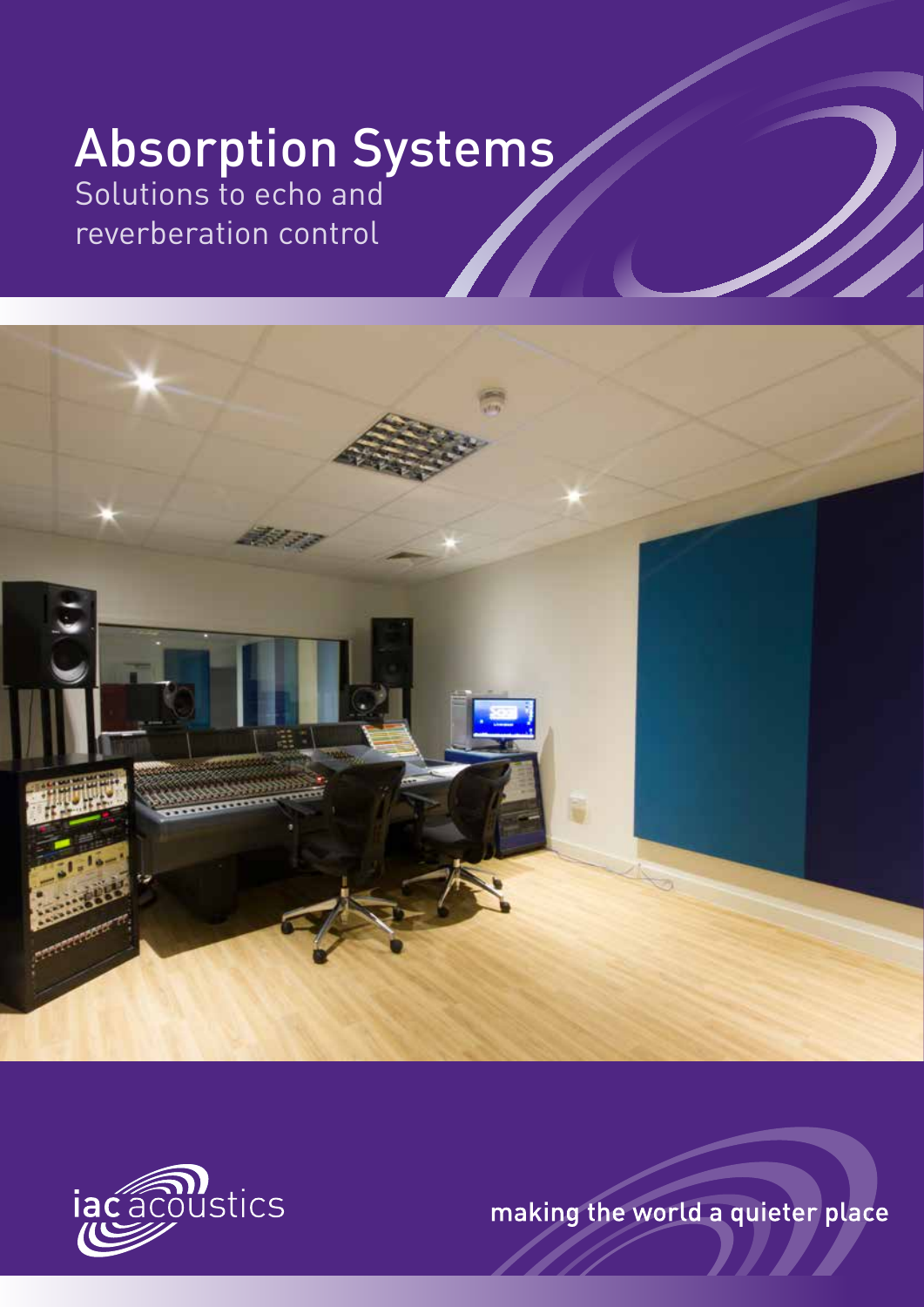**2**

# AbsorbatoneTM

**Fabric wrapped foam absorption panels for echo and reverberation control.**

#### **Why Absorbatone?**

- BB93 (UK standard) compliant
- Cost effective solution
- **•** Attractive finish
- **Quick and easy installation**
- **•** Standard and bespoke sizes available
- No fibre migration
- **•** Lightweight

Absorbatone™ is a range of fabric covered absorber panels specifically designed to reduce and control reverberation time.

Once fitted, Absorbatone™ panels create a pleasant acoustically enhanced environment and can greatly improve speech intelligibility.

Absorbatone™ is available in the following standard sizes, in thicknesses of either 25mm or 50mm:

300mm x 300mm 600mm x 600mm 600mm x 1000mm 600mm x 1200mm 1200mm x 1200mm 1200mm x 1500mm 1200mm x 2400mm

> Panels can also be custom manufactured in any size up to 1200mm x 2400mm.

#### **Weight**

25mm thick: 0.67kgs per square metre 50mm thick: 0.94kgs per square metre

#### **Finish**

IAC Absorbatone™ panels are wrapped using acoustically transparent, highly durable fabrics which compliment the excellent sound absorbing properties of the foam interior.

> A choice of colours ensures that Absorbatone™ panels can either be a feature or discretely blend into the background depending on the application and customers requirements.

#### **Acoustic Performance**

IAC offer a full acoustical service to help determine the optimum solution for each project in terms of panel quantities required and location.

| 50mm thick Panels | 25mm thick Panels                  |
|-------------------|------------------------------------|
| Absorber Class: A | Absorber Class C                   |
| <b>INRC: 0.95</b> | $\overline{\phantom{a}}$ NRC: 0.75 |

**3**

# **Varitone™**

#### **A rugged perforated steel encased absorption system for harsh and industrial environments.**

Varitone™ rectangular, sound-absorbing modules reduce distracting echo or reverberation effects inside buildings. They create an acoustically softer, more pleasant ambience and improve speech intelligibility.

Available in standard thicknesses of 50mm and 100mm, and in lengths of up to 3660mm, the panels may be suspended from ceilings or simply attached to walls. Manufactured from rugged, abuse and fire resistant 0.76mm galvanised steel, Varitone™ is available in a wide range of attractive finishes - including PPC and vinyl - which are both hard wearing and easy to clean.

IAC offers a full acoustical evaluation service to determine the correct position, size and quantity of panels needed to achieve effective reverberation control in any given environment.

#### **Construction & Panel Sizes**

Sound-absorbing Varitone™ modules are in standard thicknesses of 50mm and 100mm and standard widths of 450mm (50mm thick panel) and 360mm (100mm thick panel). Standard lengths range from 915mm to 3660mm. Special (non-standard) panels can be made on request.

Each module is manufactured from rugged, abuse-resistant 0.76mm perforated galvanised steel with an open area of 23%. Each module contains incombustible, inert, mildew-resistant and vermin proof acoustically absorbent infill.

#### **Acoustic Performance**

Sound absorption values shown below:

| Model                                    | <b>Centre Frequency, Hz</b> | 125  | 250  | 500  | 1000 | 2000 | 4000 | NRC* |
|------------------------------------------|-----------------------------|------|------|------|------|------|------|------|
| $VT-2$<br>[50mm]                         | Coefficient                 | 0.35 | 0.65 | 1.20 | 1.21 | 1.07 | 0.92 | 1.00 |
| $VT-2P$<br>(50mm, Melinex wrapped)       | Coefficient                 | 0.41 | 0.47 | 0.64 | 0.79 | 0.85 | 0.72 | 0.70 |
| $VT-4$<br>[100mm]                        | Coefficient                 | 0.97 | 1.39 | 1.34 | 1.29 | 1.19 | 1.01 | 1.30 |
| $VT-4P$<br>$100$ mm.<br>Melinex wrapped) | Coefficient                 | 0.86 | 0.89 | 0.93 | 0.89 | 0.84 | 0.77 | 0.90 |

\*NRC stands for Noise Reduction Coefficient and is the average of the 250, 500, 1000 and 2000Hz coefficients. It is a single number indicator of relative absorption values. Coefficients greater than 1.0 result from diffraction effects associated with limited sample size (ASTM C423-90a - 6.69m<sup>2</sup>). For most applications, a maximum coefficient of 0.95 is recommended for noise reduction calculations.

Note: The above absorption measurements are based upon ASTM C423-90a test procedure. Certified laboratory test reports are available upon request.